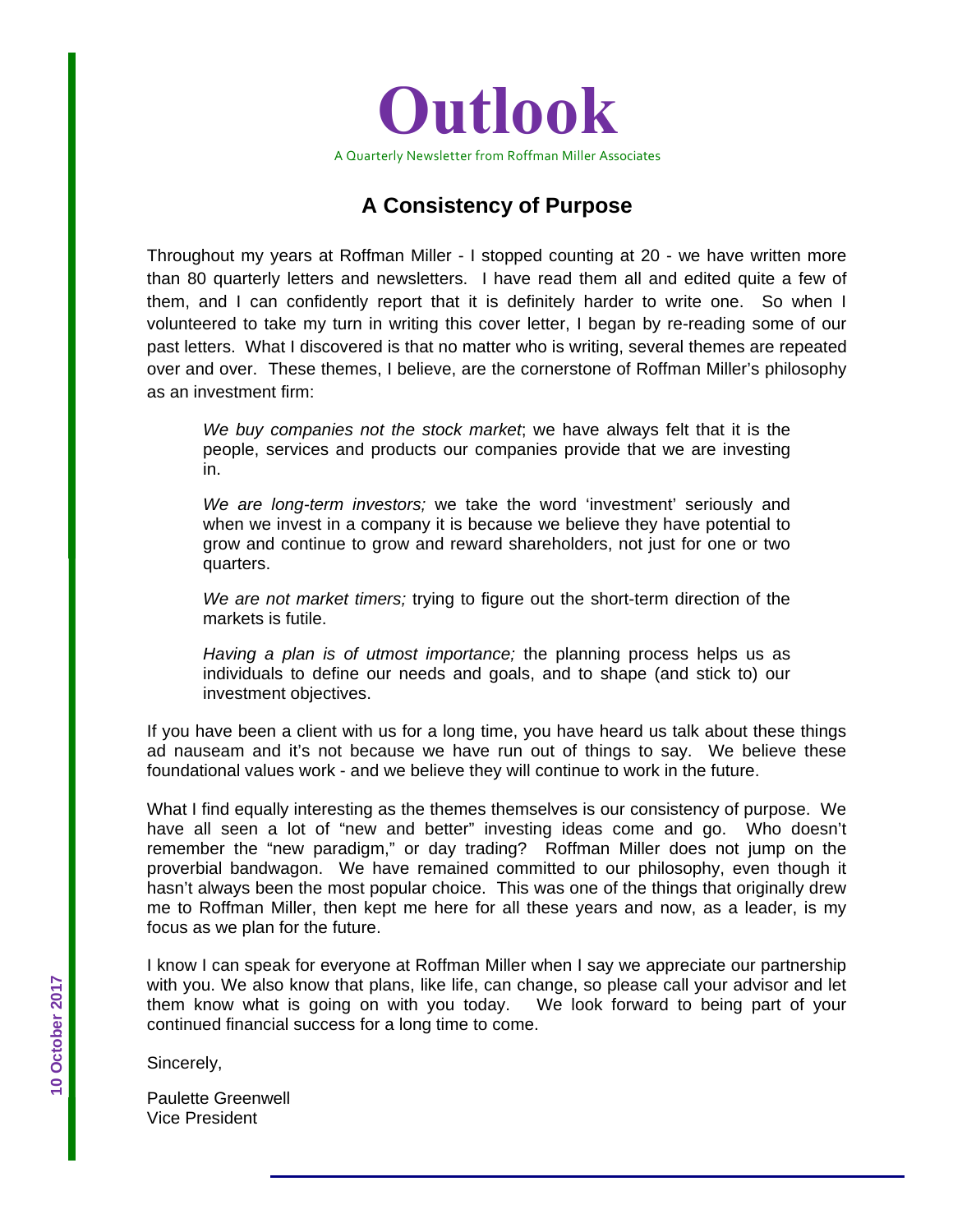### **Fixed Income Corner: The Municipal Bond Interest Exemption**

In 1913, when the Federal Income Tax was enacted, the Municipal Interest Exemption became the standard policy. Since then, taxes and tax reform have become very complicated and hotly contested topics. I thought it might be worth sharing some ideas on where the discussion of the municipal bond interest exemption should begin.

Muni bonds typically trade at a market interest rate that is less than a comparable treasury bond because investors can receive municipal bond interest without owing federal tax on that income. When assessing the value of that investment versus alternative taxable investment choices (e.g. treasury or corporate bonds), investors need to calculate the Taxable‐ Equivalent Yield (TEY) which is specific to their marginal tax rate. For example, someone in the 33% marginal tax bracket who is considering buying a municipal bond with a 2.00% yield-to-maturity (YTM) would get their TEY by dividing the YTM by 1 minus their marginal tax rate  $(2.00/(1.00 - .33))$ . In this example the TEY is calculated to be 2.99%. So, all else being equal, if the investor can find a taxable bond investment that offers a yield higher than 2.99%, they would enjoy greater income even after paying the tax than if they had bought the tax-free municipal. Why this is germane to the tax reform debate is that if the tax-free status of municipal bonds is eliminated, the value of existing municipal bonds is likely to fall, and borrowing costs for states, counties, and other municipalities are sure to go up. Without getting into all of the other complicating factors, the taxable‐equivalent yield is a natural place to start the conversation of how such a change in tax policy would affect investors, borrowers, and let's not forget, taxpayers.

Ryan Crooks, Investment Manager

#### **Researching Retirement**

For over 25 years at Roffman Miller I told our clients that successful companies are run by leaders who hire talented people and then delegate responsibilities. That turned out to be an excellent barometer of company performance and I was even able to apply it in our own workplace. Now that I'm retired, I've set out to make the most of my time and look at the things I can delegate in my personal life. One decision came easy ‐ I am happy to report that after many, many years of doing it myself I have turned over the management of my own investments to my colleagues at Roffman Miller.

I understand how this can be a difficult decision for many people approaching retirement as they look to hire an investment advisor or consolidate assets as many of you have done over the years. But for me, it was an easy one. I've heard all the arguments for and against hiring an Investment Advisor. I have realized that even though I could continue to manage things on my own, there are other priorities in my life. Most important, I like retirement! Spending more time with family and friends makes me feel great. But my reasons go much deeper. In the long run, people my age should have a steady and consistent hand at the wheel for the duration of their retirement years. Which means you need an investment team that is, on average, younger than you. And of course, there was always the possibility that at some point I would be unable to manage things on my own. For some, this puts an extra burden on their family. For others this is a vulnerable time to be venturing out to find help from someone they trust. In my case, the decision was simple: I've known my team for years (I should - I hired them).

I want to thank all of you who sent me stories about your retirement. Many of them were happy and funny. Unfortunately, there is also a downside to retirement. Loss of a loved one or health problems can tarnish the so‐called golden years. Make the most of the time you have; that's what I'm doing. Please keep sharing your experiences, I love hearing from you.

Peter Miller, Chairman & Founder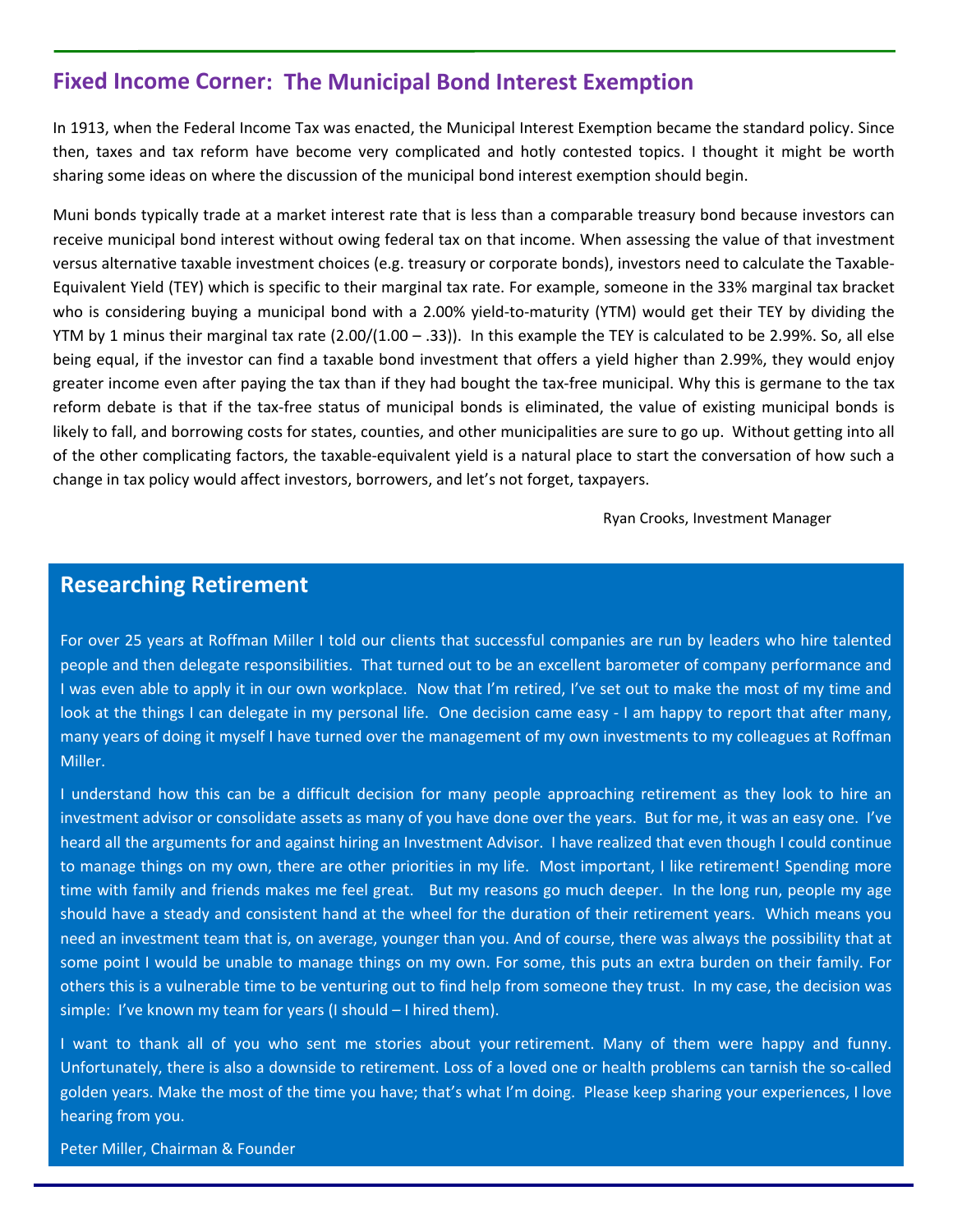## **Activist Investors – what they Deliver?**

2017 has given us a bumper crop of Activist Investors. If you have received proxy solicitations from some of the bigger deals, like Procter&Gamble or ADP, you are square in the middle of a fight for control of the company's board of directors and they are bringing the vote right to you, the shareholder, to decide which side should have more influence on the company. In other cases, activists wage less public campaigns to bring about changes at the companies they invest in.

What are activists after? Believe it or not, not all investors are exclusively interested in better investment returns on their money. Many are, but at almost every annual shareholder meeting I have attended there is an opportunity for questions and comments from the attendees, and inevitably someone stands up and petitions the company's management team to protect the environment, reinforce ethical business practices, and invest in the local communities in which they do business.

In the end, though, most activist investors differ very little from the rest of investors – they would simply like to make more on their investment. What makes activists different is instead of investing in companies where they believe everything is going well, they look for problems that they believe they can help fix, problems the current board and management are not addressing and which, if resolved, will lead to even greater returns on investment. Beyond P&G and ADP, this summer's headline activist stories included Saks Fifth Ave, PPG Industries, Buffalo Wild Wings, General Motors, Time Inc., Nestle, Avon, Barnes&Noble… I could go on to demonstrate how widespread this is, but let's suffice to say it is something to be aware of and has an impact – two CEOs out of those eight companies just mentioned were forced out by activists in just the past few months.

In some ways I suppose you could look at this as a Darwinian process – only the strongest corporate management team will survive. Unfortunately, we all know that when dealing with Wall Street it is hard to know which side to choose because the motivations for each side can be somewhat opaque. Is any activist investor *really* committed to holding an investment for the long‐term growth and dividend returns? And once they are approached by an activist's new ideas, does management firmly believe that they are currently doing everything right or are they just afraid to admit someone else had a better idea?

In 2012 as businesses across the globe were recovering from the 2008 financial crisis, Fedex provided the investment community with an updated strategy and new initiatives to drive more profitable business and customer focus, two things that can be difficult to accomplish at the same time. They invested \$4 billion dollars in capital that year, half of it related to modernizing their fleet of aircraft. The Boeing 767s purchased that year would be much more fuel efficient replacements for the planes they were currently flying. At the same time, Fedex was changing up the game in freight and ground‐express

delivery – moves that ultimately led to market share gains taken from their main competitor's most profitable segment. The market apparently didn't see any of this as special, and the stock price at the end of 2012 was less than it was at the close of 2011, and was still below 2008's closing price.



In November 2013 it was widely reported that at least three 'famous' hedge fund billionaire/activists had taken large positions in Fedex.

Between 2012 and 2016, Fedex would use its strong balance sheet to buy back over 14% of the company's outstanding stock. Because of the sharpened focus on cost and quality execution, profit margins expanded, earnings per share more than doubled, the dividend would grow, on average, almost 30% per year, and the stock price doubled.

Can Fedex keep delivering like this? We still believe Fedex is a very high‐quality organization with excellent leadership, and global GDP growth provides them a long runway for revenue growth. On the downside, Fedex founder, Chariman, and CEO Fred Smith is 73 years old and will eventually have to step aside, already having given up the title of President in 2017. And shipping continues to be a competitive, capital intensive business with large competitors and new rumors about online retailer Amazon.com starting its own package delivery service.

Looking back at those notable investments made in 2013, I have found very little interaction in the subsequent years between Fedex and the investors – no public meetings, no proxy fights, etc. In fact, by the time those investments were made Fedex was more than a year into executing on its renewed strategic initiatives. It is possible that these large investors quietly helped shape Fedex's 2012 initiatives. Or, possibly, their independent research efforts concluded that Fedex represented a good investment opportunity at the time. In either case, this is an example of activists' interests being aligned with the rest of us. We will continue to evaluate each one of these situations independently when they are significant to our current holdings.

Mark Frombach, Chief Investment Officer